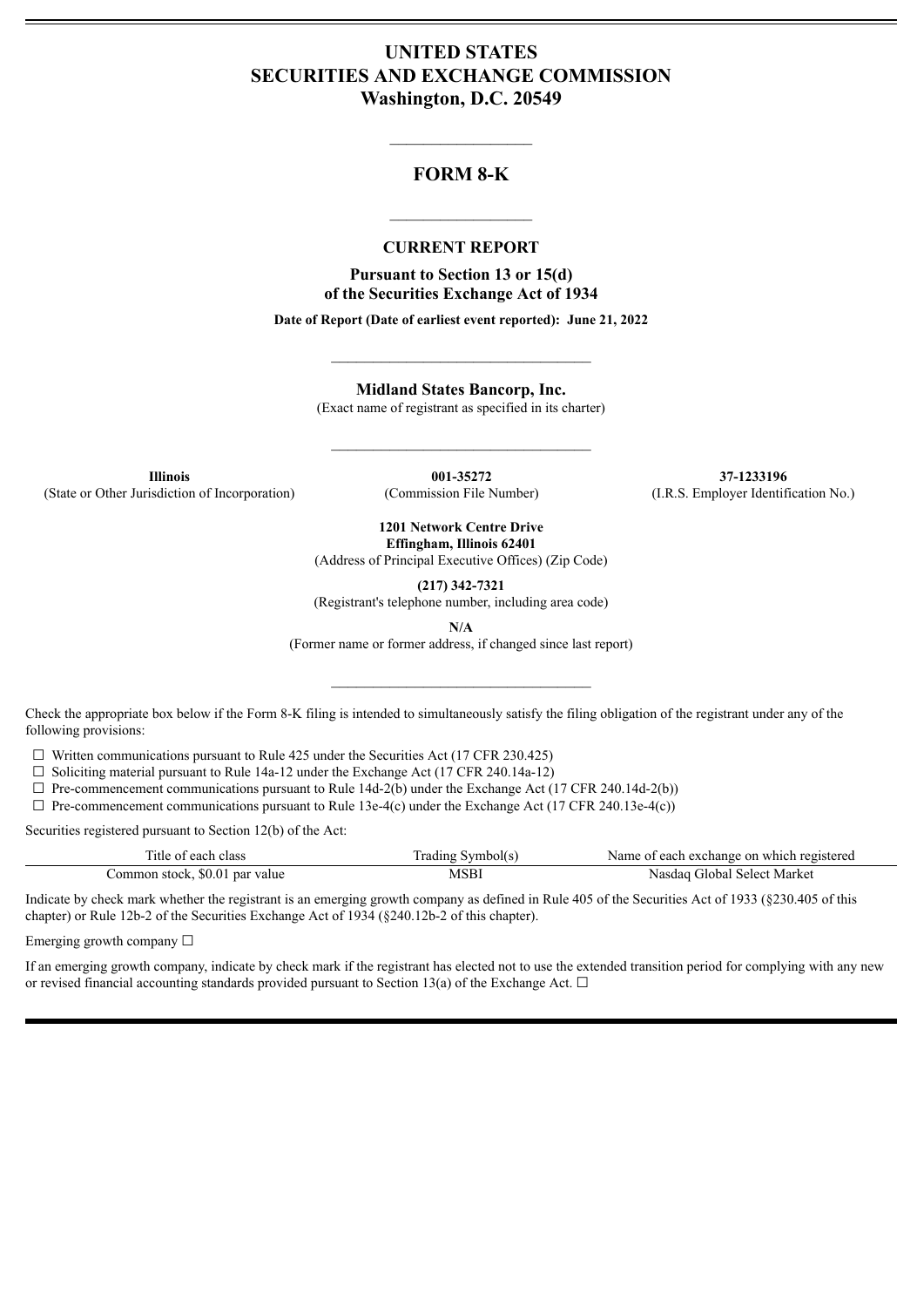#### **Item 7.01. Regulation FD Disclosure.**

On June 21, 2022, Midland States Bancorp, Inc. (the "Company") issued a press release disclosing the completion of its previously announced acquisition of two bank branches in Mokena and Yorkville, IL. A copy of the press release is furnished herewith as Exhibit 99.1.

The information furnished pursuant to this Item and the related exhibit shall not be deemed "filed" for purposes of Section 18 of the Securities Exchange Act of 1934, as amended (the "Exchange Act"), or incorporated by reference in any filing under the Securities Act of 1933, as amended, or the Exchange Act, except as may be expressly set forth by specific reference in such filing.

#### **Item 9.01. Financial Statements and Exhibits.**

(d) Exhibits

| Exhibit No. | <b>Description</b>                                                          |
|-------------|-----------------------------------------------------------------------------|
| 99.1        | Press Release of Midland States Bancorp, Inc., dated June 21, 2022          |
| -104        | Cover Page Interactive Data File (embedded within the Inline XBRL document) |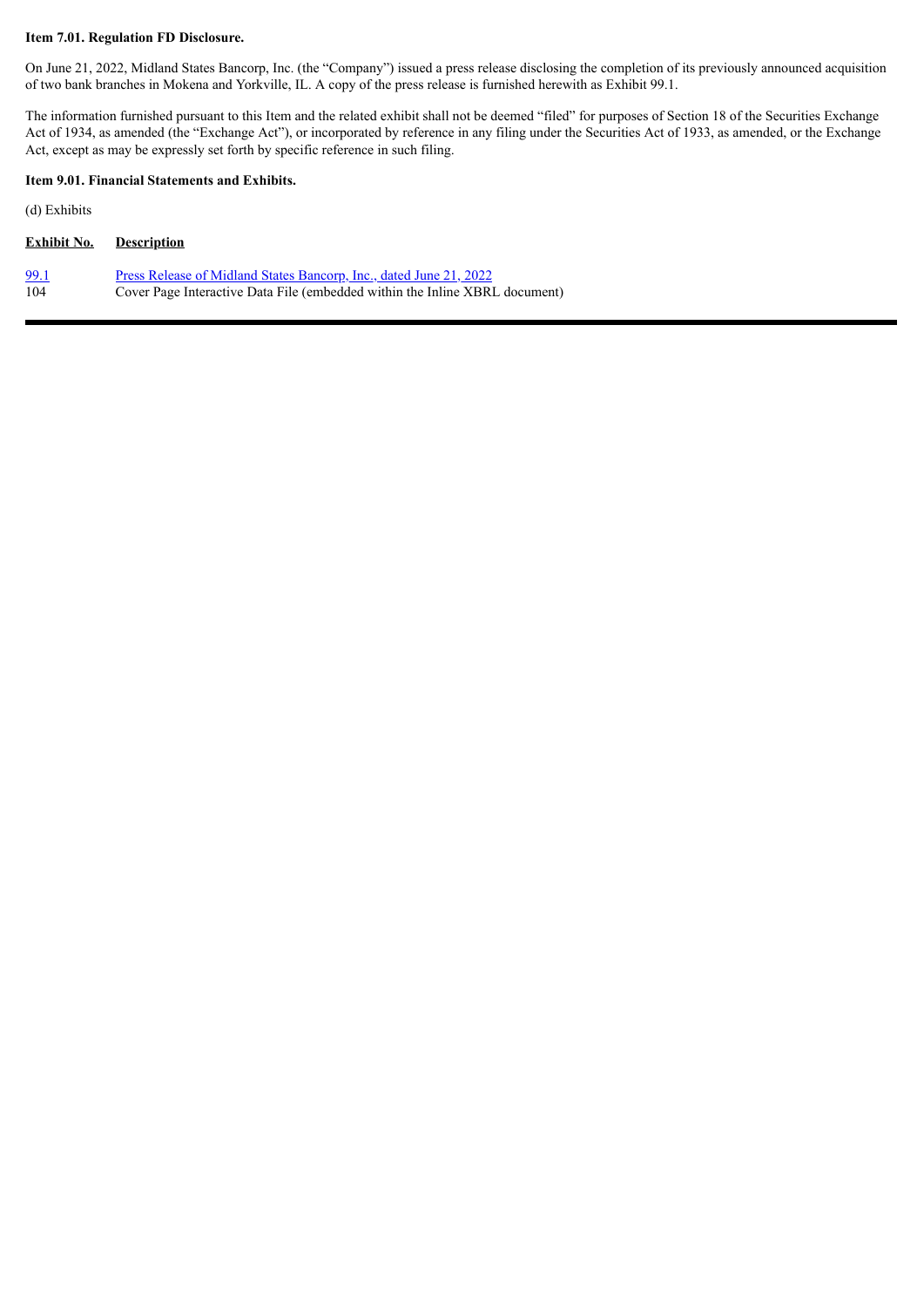### **SIGNATURE**

Pursuant to the requirements of the Securities Exchange Act of 1934, the registrant has duly caused this report to be signed on its behalf by the undersigned hereunto duly authorized.

#### **Midland States Bancorp, Inc.**

Date: June 21, 2022 By: /s/ Douglas J. Tucker Douglas J. Tucker Senior Vice President and Corporate Counsel